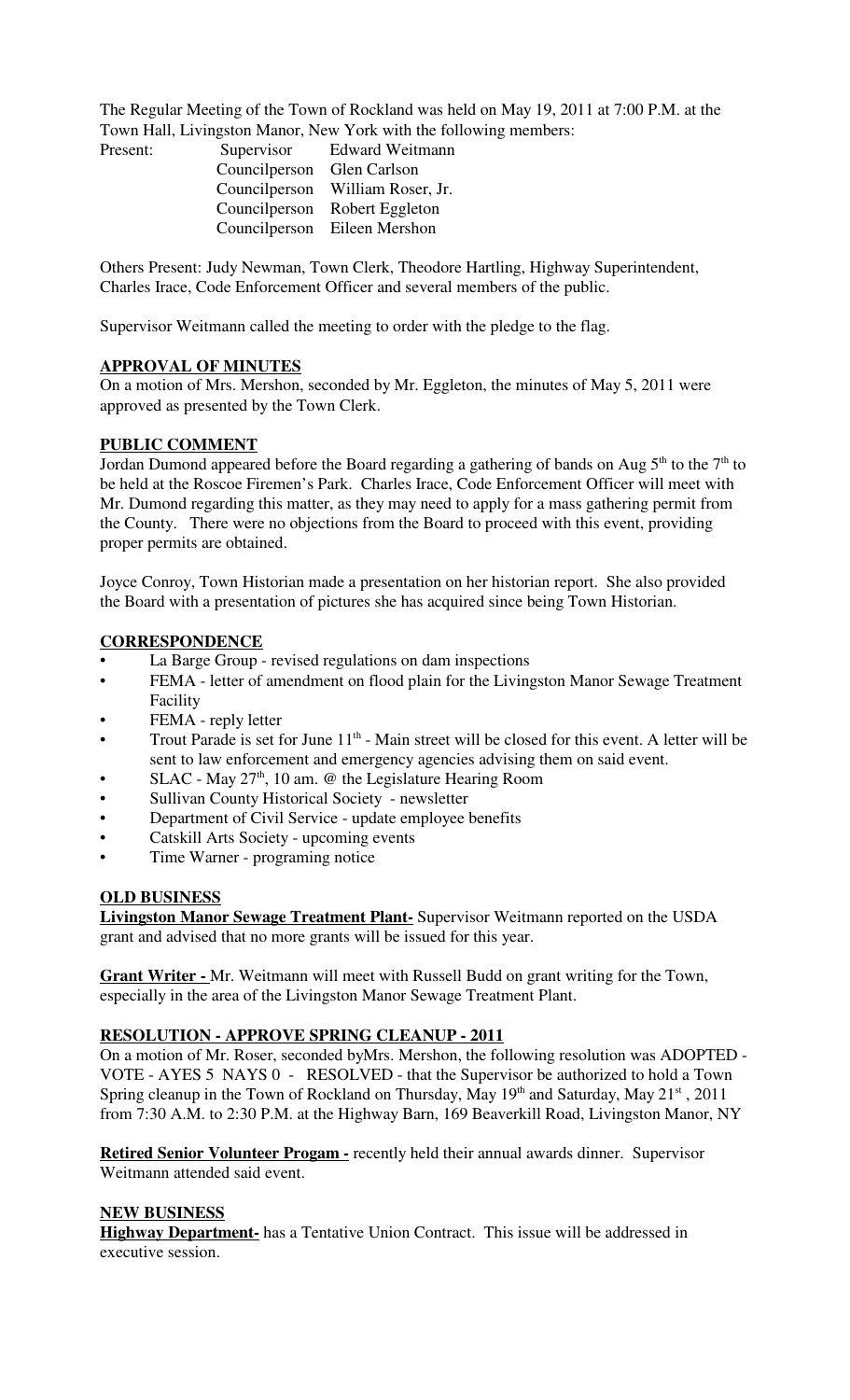# *REGULAR MEETING, TOWN OF ROCKLAND, MAY 19, 2011*

**Riverside Park Fishing Accesss-** Supervisor Weitmann reported on the Roscoe Chamber of Commerce and their recent project on Riverside Park. Roger Lynker was hired to complete said work. Landscaping and seeding remains to be completed on this project.

**Livigston Manor Caboose -** will be re-opened this year. It has been closed for about five years. The Sullivan County Visitor's Association will provide literature for the Caboose. The Livingston Manor Chamber will have someone work there on weekends to assist people with information.

## **RESOLUTION - APPROVE VENDOR CHANGE FOR VOUCHER #97 Abstract #7**

On a motion of Mrs. Mershon, seconded by Mr. Carlson, the following resolution was ADOPTED - VOTE - AYES 5, NAYS 0 - RESOLVED - to approve vendor change on voucher #97 on Abstract #7 from NY State to Sullivan County Treasurer.

**Planning Board** - has set a public hearing for June 1<sup>st</sup> regarding Mirabito Holding, Inc. They are applying for a special use application.

**Board of Assessment Review (BOAR)** will be holding Grievance Day on Tuesday, May 24<sup>th</sup> from 2 to 4 and 6 to 8 PM.

**Supervisors Monthly report** was presented. Motion by Mr. Carlson, seconded by Mr. Roser, to accept the Supervisor's monthly report. 5 AYES - Carried

## **DEPARTMENT HEADS**

**Highway Superintendent** Ted Hartling reported on the construction work on the Beaverkill Valley Road. A modified permit has been received to complete said work.

Ted also reported on installation of a catch basin on Pearl Street near the former VFW building. He is hoping that this will help divert water from coming out on Meadow Street.

**Code Enforcement Officer -** Charles Irace reported that he issued 8 permits. He also reported on the property on Miller Heights , Roscoe known as SBL # 37.-2-4 which was ordered to be cleaned up. Jeff Sanitation cleaned said parcel up at a cost of \$500.

## **APPROVAL OF BILLS**

On motion of Mr. Eggleton, seconded by Mr. Carlson, the following resolution was ADOPTED - Vote - Ayes 5, Nays 0 - resolved - to approve the bills on abstract #10 dated May 19, 2011 in the following amounts:

| General Fund                  | #140 - 1556 | \$15,037.45 |
|-------------------------------|-------------|-------------|
| Highway                       | #156 - 178  | \$92,487.44 |
| Livingston Manor Water        | #69 - 76    | \$1,730.08  |
| <b>Livingston Manor Sewer</b> | $#73 - 80$  | \$1,301.30  |
| Roscoe Sewer                  | $#62 - 68$  | \$8,398.69  |
| Roscoe-Rockland Water         | $#58 - 64$  | \$1,686.09  |
| Roscoe-Rockland Light         | $#20 - 21$  | 886.42<br>S |
| Livingston Manor Light        | $#14-15$    | 1,675.45    |
| Hazel Park Light              | $#09-10$    | 46.68<br>S  |
|                               |             |             |

## **EXECUTIVE SESSION**

On a motion of Mrs. Mershon, seconded by Mr. Roser, to move into executive session to address the Highway Department Union contract. AYES 5 -NAYS 0 - Carried - Time: 7:37 P.M.

## **CLOSE EXECUTIVE SESSION**

On a motion of Mrs. Mershon, seconded by Mr. Eggleton, to close the executive session. AYES 5 - NAYS 0 - Carried - Time: 8:07 P.M.